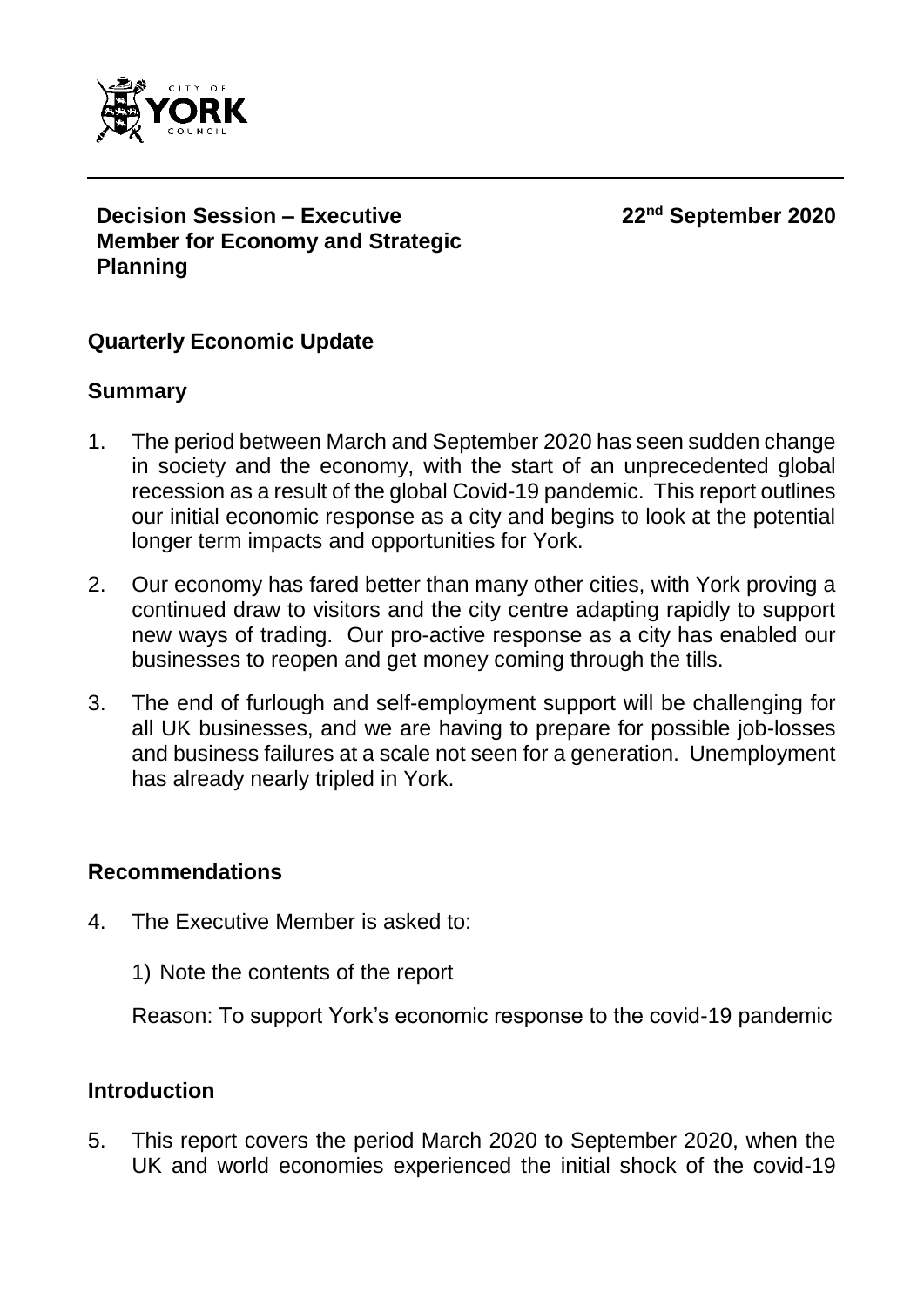pandemic. Many businesses were entirely shut down with little notice, with the Government providing significant investment to support the economy and protect employment during closure. It has been an unprecedented period of change for the global economy, with significant increases in unemployment, rapid moves to homeworking for office staff, and ongoing restrictions in movement and behaviour still in place to ensure social distancing and promote health and wellbeing. The months ahead are looking uncertain – new lockdowns are being introduced in metropolitan areas, and the prospect of a no-deal Brexit is looming large again.

6. The Council's economic response to lockdown has been pro-active and evidence-based, developed in partnership with the business community, with the health and well-being of York residents as its starting point. The diagram at Fig 1 illustrates the approach to Recovery agreed by Executive in June 2020. We are moving into Phase 3 of the overall approach, leading to the completion of the Economic Strategy which had begun development at the start of the year. Current partnership arrangements, initiated during the covid lockdown, will be formalised and extended to create the Economic Partnership which will oversee this strategy. Detailed arrangements for both the partnership and the development of the strategy will be brought to a future Decision Session for consideration by the Executive Member.



*Figure 1: Approach to Economic Recovery*

7. Delivery of Phases 1 and 2 of this work has involved distributing over £100m of grants and funding to over 4,000 businesses, providing accurate updates to well over 1,000 businesses each week, extending footstreets in the city centre, repurposing public space to support the economy, and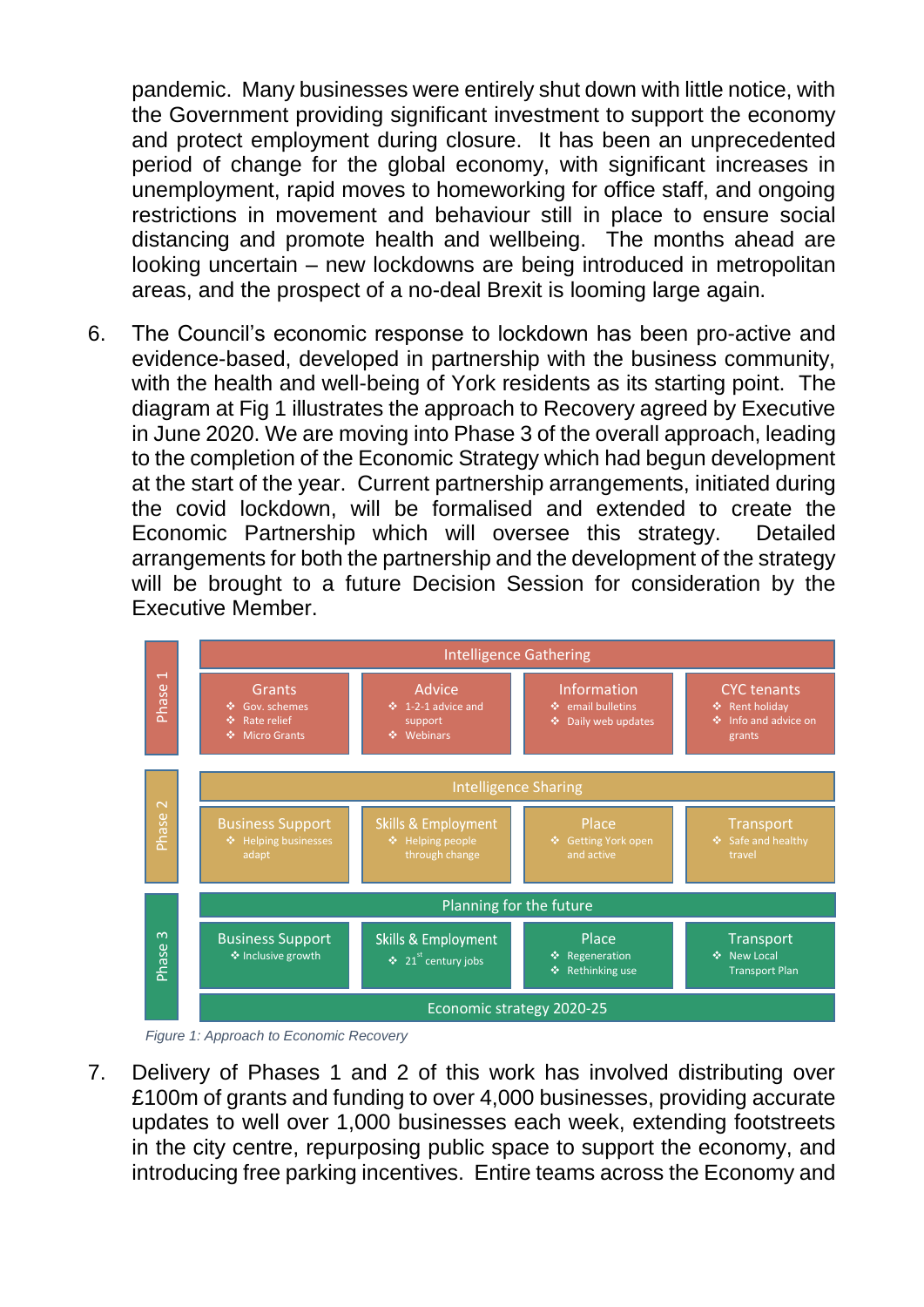Place Directorate and beyond have moved swiftly into new areas of work to deliver the rapid and proactive response that was required. In parallel we have also increased the level of engagement with businesses and stakeholders to inform and support delivery.

8. Phase 3 will see a return to the themes which were driving our work at the start of the year, albeit with very changed circumstances. The Economic Strategy will need an even stronger focus on inclusive growth, while the global switch to working from home has highlighted the need to rethink work for the 21st century. The My City Centre programme will have even greater urgency as we work together to adapt to a transformed world for retail, leisure and public realm. The experiences of lock down, with first a traffic-free environment, and then the challenges of socially-distanced public transport, will bring new perspectives to the development of a new Local Transport Plan.

## **State of the Economy**

- 9. The global economy has seen the largest recession ever recorded, with stock markets crashing around the world, significant disruption to trade, and ongoing restrictions in movement which continue to affect business at all levels. UK GDP is currently predicted to fall by around 10% in the current year – the largest decline for over 300 years – and in the absence of a cure or vaccine for Covid-19, the jury is still out on when and how recovery will be seen.
- 10. The York economy is worth £6.5bn, and our initial analysis identified over £1bn of that as being in high-risk industries relying on face-to-face contact. This drove our initial response, detailed in reports to Executive, to focus on reopening the city centre as quickly as was safe, and to distribute the grant money provided both by Government and from Council resources. In York alone, over £250m has so far been spent on furloughing, supporting the self-employed, and providing grants to businesses.
- 11. There have been many businesses that have not been eligible for this support, and we have lobbied directly and through the LEPs for support to be extended where possible. York has distributed its funds quicker than most, with our distribution processes complete in early July, while many neighbouring Councils are still assessing applications in September. We enhanced the national funds with £1m of Council money, used to support over 1,100 small and micro businesses who were outside the rules for larger grants.
- 12. To reopen the city, we concentrated on adapting the transport system and city centre public realm to cope with social distancing, using York's open spaces to support local traders, and working with individual streets such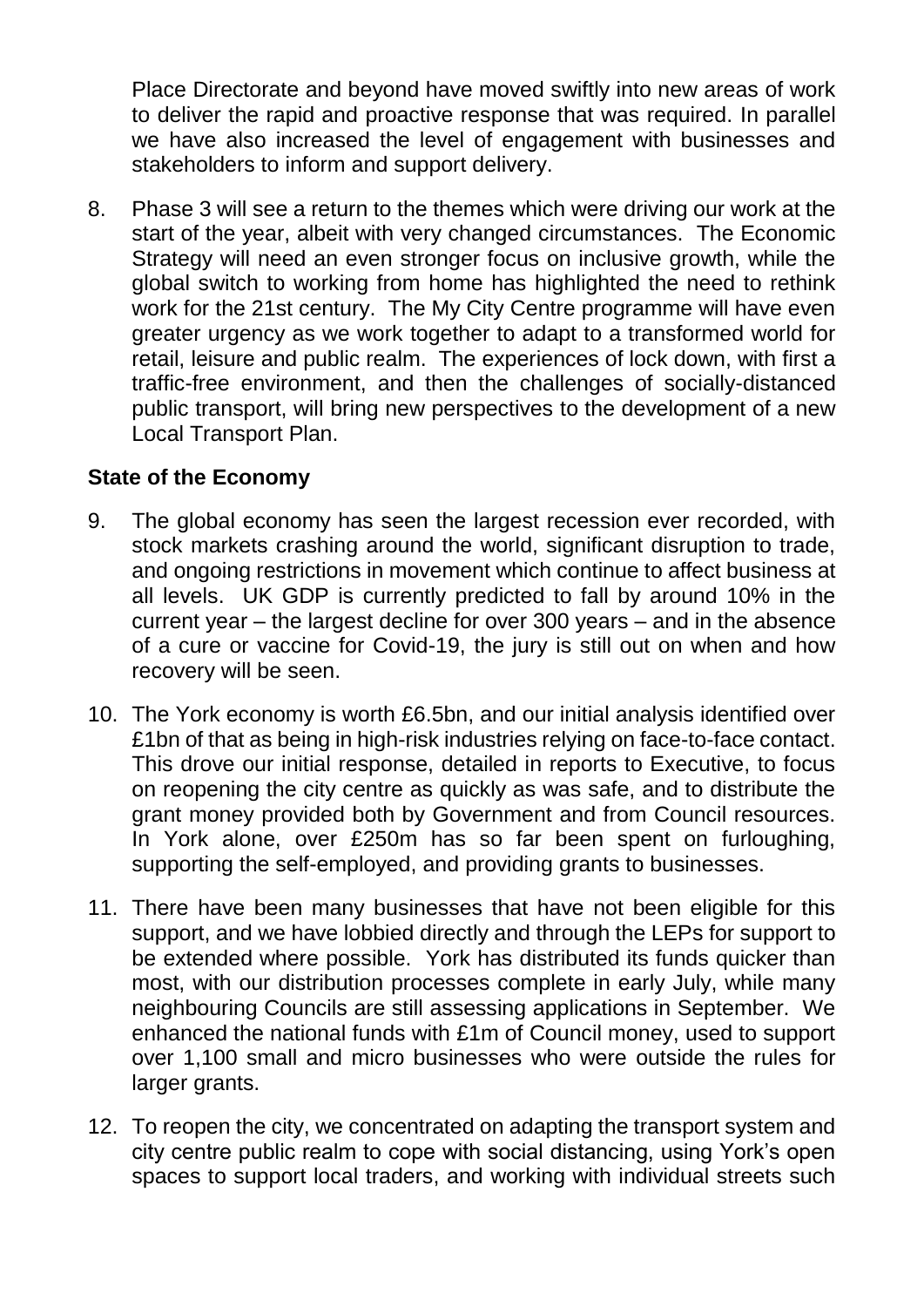as Fossgate to get the businesses trading as well as possible. We have provided temporary public toilets, launched the Let's Be York campaign to provide information and support for all residents, visitors and businesses, and introduced bespoke city wide signage to ensure a consistent, friendly and high quality experience for all.

- 13. Over this period, the Council has worked hard to strengthen partnership working in Economic Development. As has been set out in reports to Executive, we have established:
	- a Business Leaders Group, bringing together key businesses and the Council's Leader and Executive Members
	- 12 sector roundtables, enabling over 100 businesses to share their experiences and help shape the city's response

A report summarising the key issues emerging from the first two rounds of meetings is provided at Annex 2, and a more detailed report, summarising the process and governance for these groups, together with the key findings from the first 3 rounds of meetings, will be brought to a future decision session.

- 14. Underpinning this work, the key business support agencies in York Make it York MiY), York Business Improvement District (BID), York and North Yorkshire Chamber (YNYCC), the Federation of Small Businesses (FSB), University of York (UoY) and City of York Council (CYC) – have been meeting informally each week to share intelligence and support collaboration. Through the combined resources of these agencies, we have issued weekly updates to the business community, significantly expanding our collective reach to local SMEs and allowing their perspectives to be heard.
- 15. In support of this approach, the Service Level Agreement between Make It York and York City Council was temporarily adapted until the end of 2020-21. In terms of Business Support activity, this has focussed work on:
	- Supporting CYC efforts to process and make national loan and grant payments
	- Responding to business support enquiries received through CYC and MIY channels
	- Seeking and collating business' experiences to help support CYC lobbying and decision making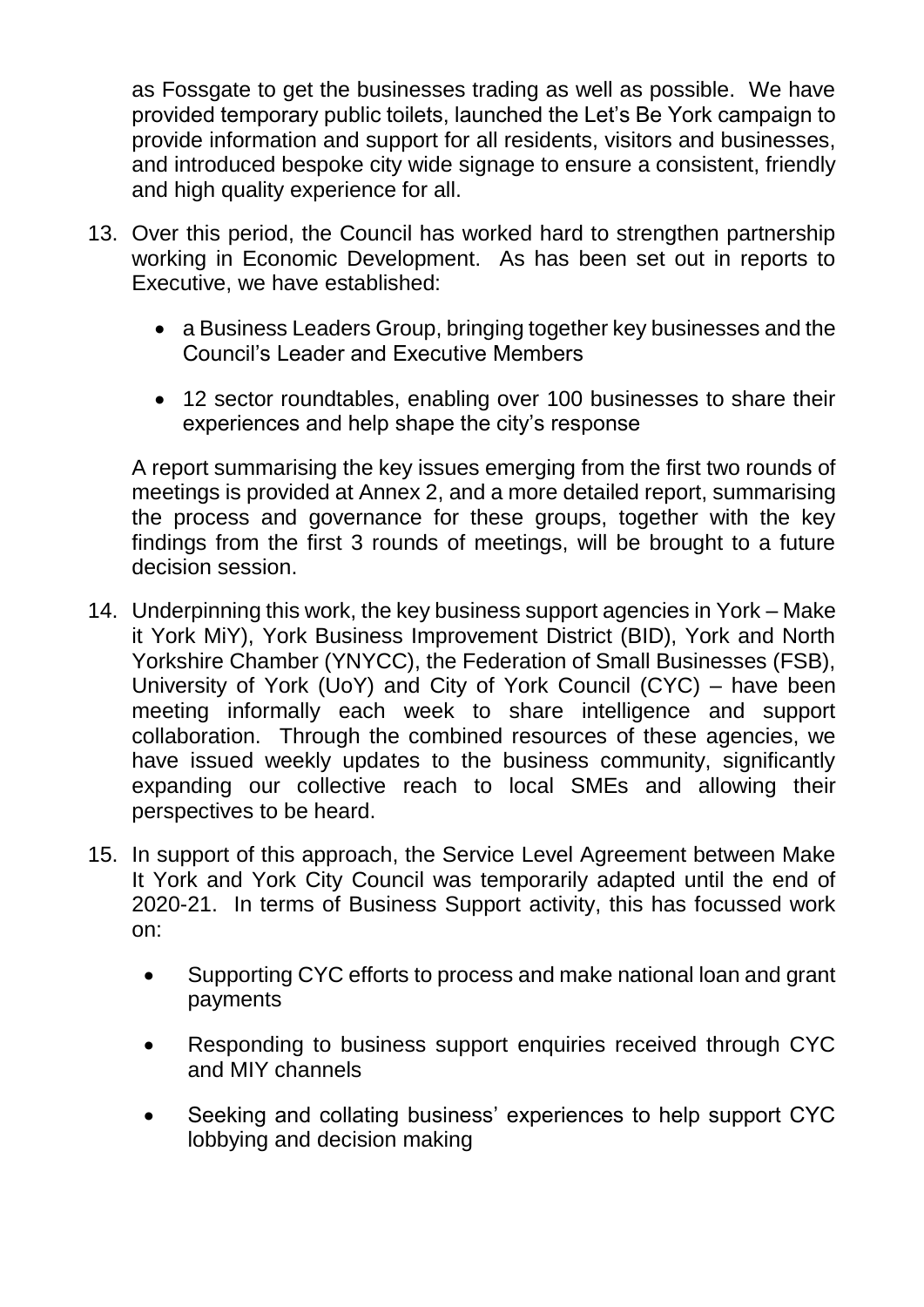Developing the city's business support approach to recovery to ensure the economy hits the ground running

Work on a new contract and SLA to commence April 2021 continues.

# **City centre economy** (Annex 1 pp.3-15)

- 16. The importance of our city centre's economy has been recognised in a series of Council reports over the last 2 years, and we had just begun the My City Centre engagement project when lockdown commenced. Many of the issues that York and other city centre economies were facing prior to lockdown have been magnified significantly, with national concerns about the future of retail and the high street accelerating. The balance between retail and leisure, independents and multiples, visitors and locals have been central to our thinking, and all are thrown into even sharper contrast by the current situation.
- 17. Looking at Annex 1, the available data shows a gradual return of footfall to the city centre. Springboard camera counts show that footfall has returned to around 70% of expected levels. Measures from other sources – most notably the High Street Recovery tracker published by Centre for Cities<sup>1</sup> - show that footfall is at around 75% of normal, and that the amount of money being spent in our city centre is very close to 100%. Anecdotally, trade is variable from business to business with some doing very well and others struggling to trade at sustainable levels.
- 18. In terms of vacant premises, the Council's indicator shows an increase over the summer in retail vacancies. Local Data Company have also surveyed York recently and show an increase in vacant units across both retail and leisure. Their vacancy rate for the city as a whole stands at 8.9%, still below the national average, but rising nonetheless. This reflects what we have been hearing from businesses and landlords, and what is clearly visible both in the city centre and beyond. The proportion of independent businesses is rising at present, with a number of high profile closures of restaurant and retail chains across the UK.

|                      | York (units) | York (%) | 12 Months | 36 Months |           |
|----------------------|--------------|----------|-----------|-----------|-----------|
|                      | - Latest     | - Latest | ago       | ago       | <b>GB</b> |
| <b>Stock</b>         |              |          |           |           |           |
| <b>Total Units</b>   | 3174         |          | 3101      | 3141      | N/A       |
| Retail (Shops)       | 2164         | 68.2%    | 68.1%     | 70.3%     | 78.9%     |
| Leisure              | 1010         | 31.8%    | 31.9%     | 29.7%     | 21.1%     |
| <b>Vacancy Rates</b> |              |          |           |           |           |
| Retail & Leisure     | 283          | 8.9%     | 7.4%      | 7.2%      | 10.0%     |

<sup>1</sup> <https://www.centreforcities.org/data/high-streets-recovery-tracker/>

1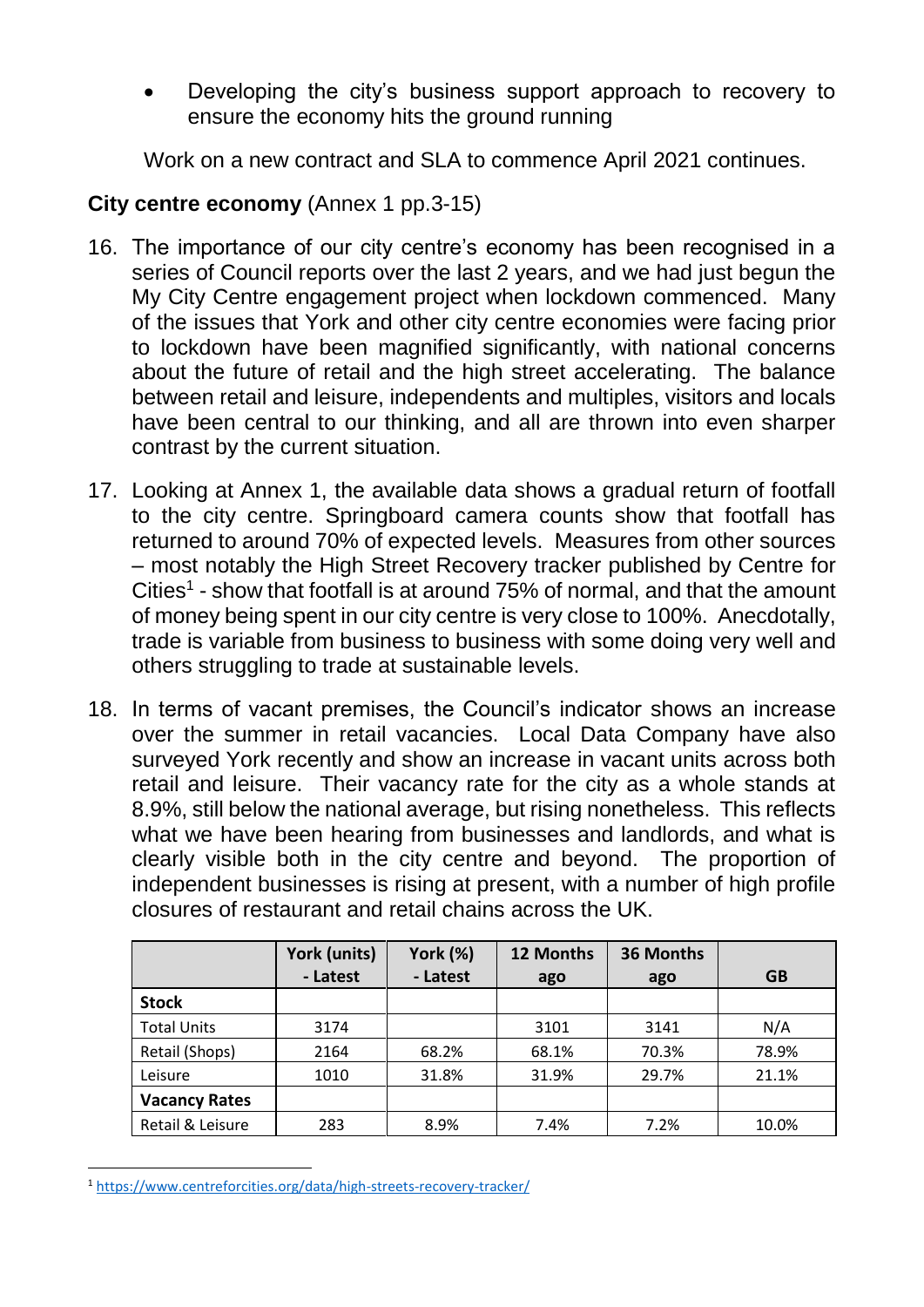| 10L<br>Retail<br>(Shops) | 209 | 9.7% | 8.3% | 9.0% | .4%<br>I 41. |
|--------------------------|-----|------|------|------|--------------|
| Leisure                  | 74  | 7.3% | 4%.د | 3.2% | 4.8%         |

- 19. Parking, traffic flow and public transport use for the Park and Ride sites are also shown in Annex 1. While car use is above 80% of pre-covid levels (p10 and 15), public transport use is at around 30% of normal for the park and ride (page 14), and bus services in general. Google's community mobility data shows an overall reduction in public transport use of around 30% (page 6), reflecting a stronger performance for the railways than for buses.
- 20. The picture we are seeing is one of strong use of the city centre by visitors, typically driving into York. This contrasts with a significant reduction in commuting, with Centre for Cities' statistics showing that only 7% of commuters to the city centre are making their normal journeys. It is this intelligence which is driving our work on marketing York to visitors and residents. The primary concern is in keeping a good level of spending customers in York, with a secondary focus on continuing our work to reengage the people of York with their city centre.
- 21. Centre for Cities data provides some insight into the origins of people in the city centre. They have identified people as city centre dwellers, those from the suburbs and those from outside of York. Looking at the overall figures, while the proportions have remained much the same in terms of visitors with two thirds coming from outside of York, the spending power of visitors has been key in keeping money coming in through the tills.

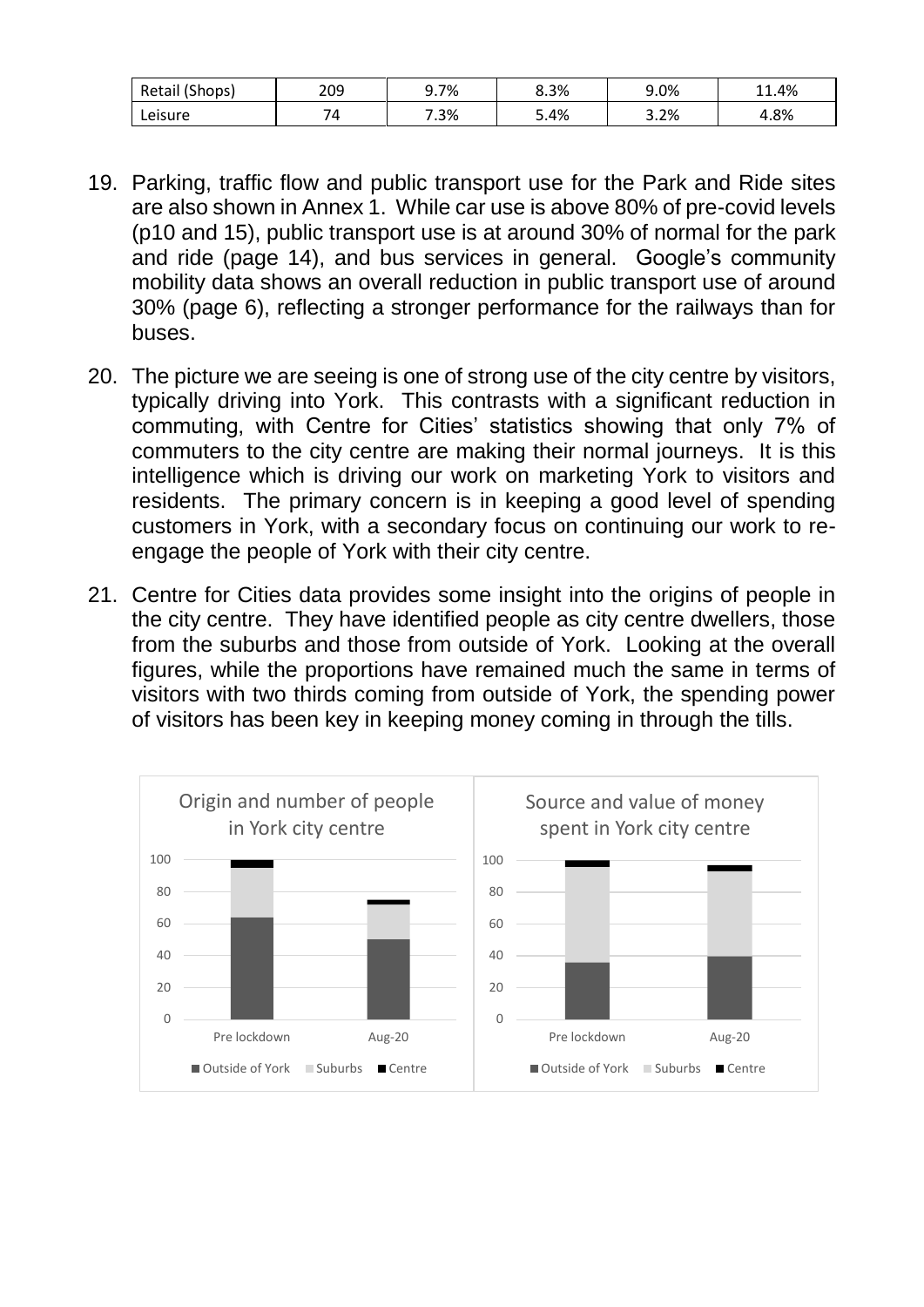22. In terms of those who come in to the city centre to work every day, there has been a very large decline in commuting, with over 90% of those who were previously coming into York from outside now not doing so. Current national campaigns to get office workers back to the daily commute demonstrate that this is not an issue unique to York. For both weekend and evening use, the proportion of visitors from outside of the city has slightly increased. The evening figures below show that our night time economy is still active, but the number of locals choosing to come into town after 7pm has halved.



23. Our initial assumption had been that lockdown would mean far fewer visitors from outside of York, and a re-engagement of surburban dwellers with the city centre. This is not supported by the data which shows instead that it is visitors who have been flocking to York. We must be mindful of this trend in the coming months.

# **Tourism**

1

24. The latest Tourism statistics from Visit York cover July 2020<sup>2</sup>, the first month in which hotels and attractions were allowed to reopen. Numbers were significantly down for all indicators, with room occupancy at 26% and the average rate charged per room showing significant discounting at £78.28. While hotels are now open again, the requirements of social distancing and enhanced hygiene mean that room occupancy will inevitably be lower than previous years. STR<sup>3</sup>, who report on occupancy in the larger chains (see Fig 2), suggest that York's occupancy rate has been at 75% since the end of July, with the city benefitting from the staycation market alongside Blackpool, Bath, and other smaller leisure destinations.

<sup>2</sup> <https://www.visityork.org/members/about-us/research-and-statistics/latest-tourism-intelligence>

<sup>3</sup> <https://str.com/data-insights-blog/video-united-kingdom-performance-results-july-27-august-2>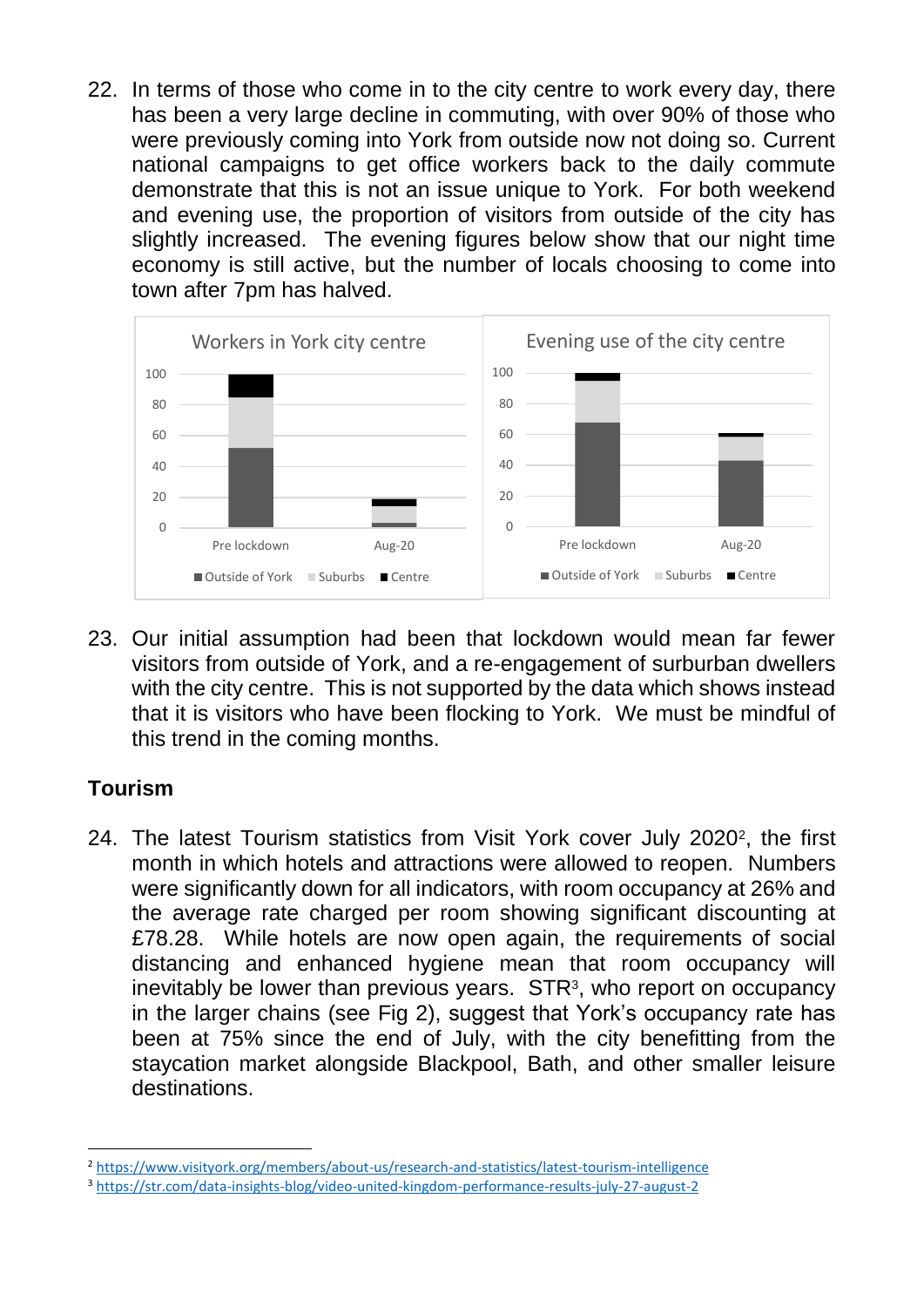25. Anecdotally, Guesthouses and B&Bs are faring less well, while the performance of York's 1,750 Airbnb properties is unknown at this stage. It is not clear whether customer perceptions of independent B&B's and guest houses differs from the large hotel chains. There are many small accommodation providers in York who have done great work in making their premises covid-safe, and we are exploring options to focus some marketing on reassuring visitors that these are also good options for overnight stays.





26. As discussed above, the Centre for Cities high street recovery tracker shows that two-thirds of people in our city centre over the summer have been from outside of York. September has been a strong month for the tourism sector in recent years, but we will do well to maintain the current 75% occupancy levels. Our tourism marketing work with Make it York aims to attract regional visitors and increase the number of locals returning to the city centre. Both will be important over coming months.

#### Business start-ups and closures (Annex 1, pp.16-18)

27. Data on business start-ups is provided monthly by Banksearch. In recent years, we have seen around 1,000 businesses a year starting in York, spread pretty evenly across all parts of the city. As the data on page 16 of Annex 1 shows, our start-up rate was down 25% over the first 6 months of the year, in line with the national rate. We have seen this pick up recently, with a particular emphasis on construction sector starts in the less affluent areas of the city. Make it York have begun to offer a start-up service and are already seeing growth in interest. We are currently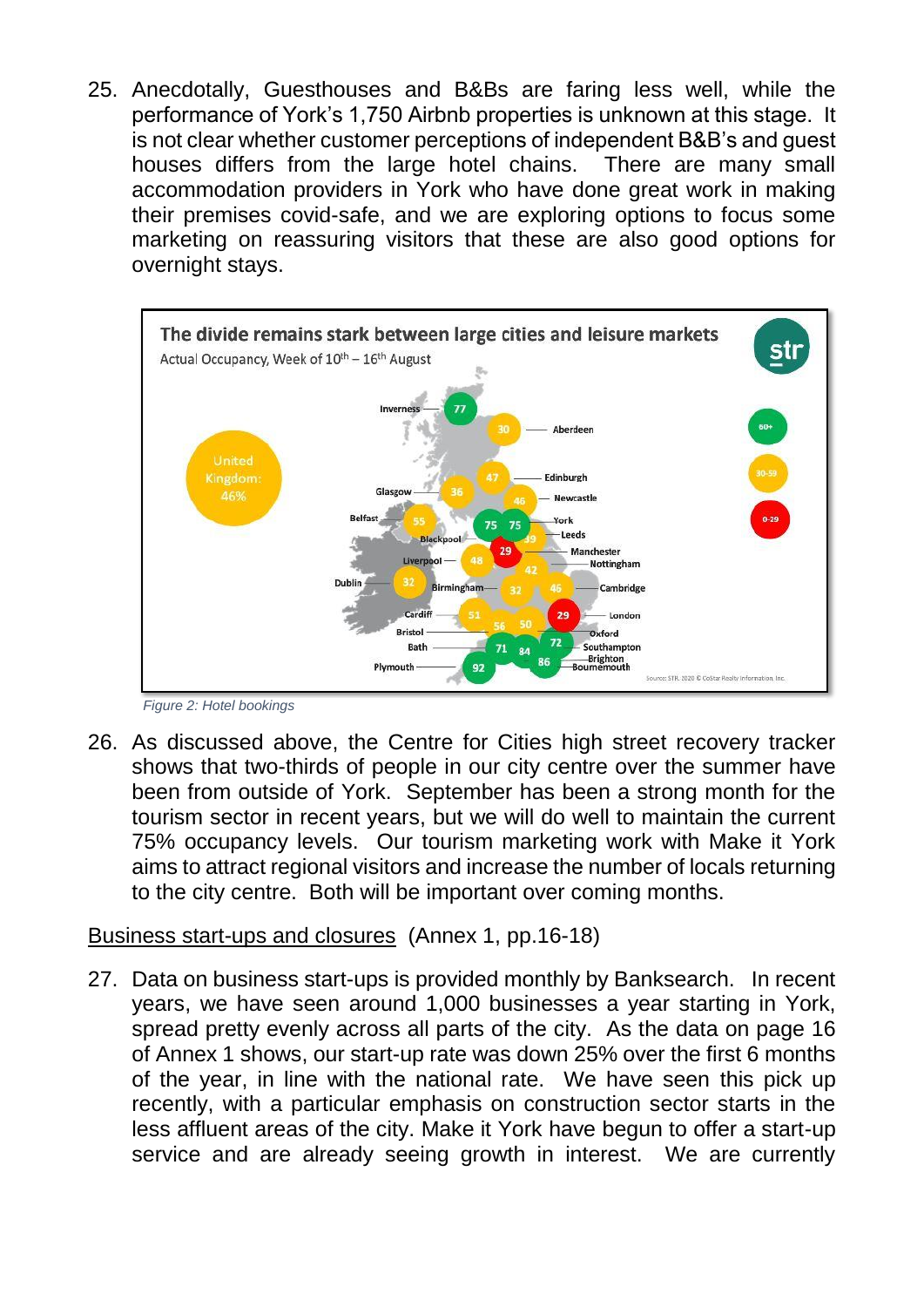lobbying for more start-up support from the LEP and beyond, and increasing the level of help is a key part of our Business Support strategy.

- 28. While no local statistics are available on business closures over the summer, the Office for National Statistics has been running a weekly tracker survey and is currently reporting that 10% of businesses are at moderate risk and 1% at severe risk of ceasing to trade permanently. There are approximately 7,000 businesses in York, which suggests that as many as 770 could be at risk in York. Business help lines run by the Leeds City Region LEP are reporting a significant increase in calls.
- 29. The 1 year business support plan agreed by Executive in July sets out our work as a city to increase the level of support available to business. Make it York are adapting their business support pages to reflect the collaborative approach that we are using, and lobbying continues with the LEPs. We have already called for an additional £15m investment in business support for York over the next 5 years, and this level of investment is vital if we are to fulfil YNY LEPs commitment to supporting all businesses that need help.

Unemployment (pp.19-29)

1

- 30. The impact of the covid pandemic is shown very clearly in the claimant count<sup>4</sup> (see Fig 3 below). This has seen the largest increase in at least 35 years in the months since lockdown. If forecasts prove accurate, we will see a further additional rise when the Government's Job Retention Scheme ends on 31st October. York and North Yorkshire LEP predicts unemployment to rise to 10% in York in the months ahead, which would take the count above 10,000.
- 31. Figures for the Job Retention Scheme (JRS) and Self Employment Income Support Scheme (SEISS) have been published by Government<sup>5</sup>. These show a total of 30,300 people furloughed by York employers and a further 6,500 claiming self-employed support. Approximately £150m JRS and SEISS has been paid to date in York, with as much as £80m yet to be claimed, if current rates continue. Most commentators agree that it is these furloughed and income-supported workers who are most at risk of redundancy. If the same proportions reported nationally apply, 14,000 of those furloughed staff are in our retail and hospitality sector, with many part time roles at risk. The arts, entertainment and recreation sector is also particularly vulnerable, with 1,400 staff currently furloughed.

<sup>4</sup> Data fro[m https://www.nomisweb.co.uk/query/select/getdatasetbytheme.asp?collapse=yes](https://www.nomisweb.co.uk/query/select/getdatasetbytheme.asp?collapse=yes)

<sup>5</sup> <https://www.gov.uk/government/statistics/self-employment-income-support-scheme-statistics-august-2020> and <https://www.gov.uk/government/statistics/coronavirus-job-retention-scheme-statistics-august-2020>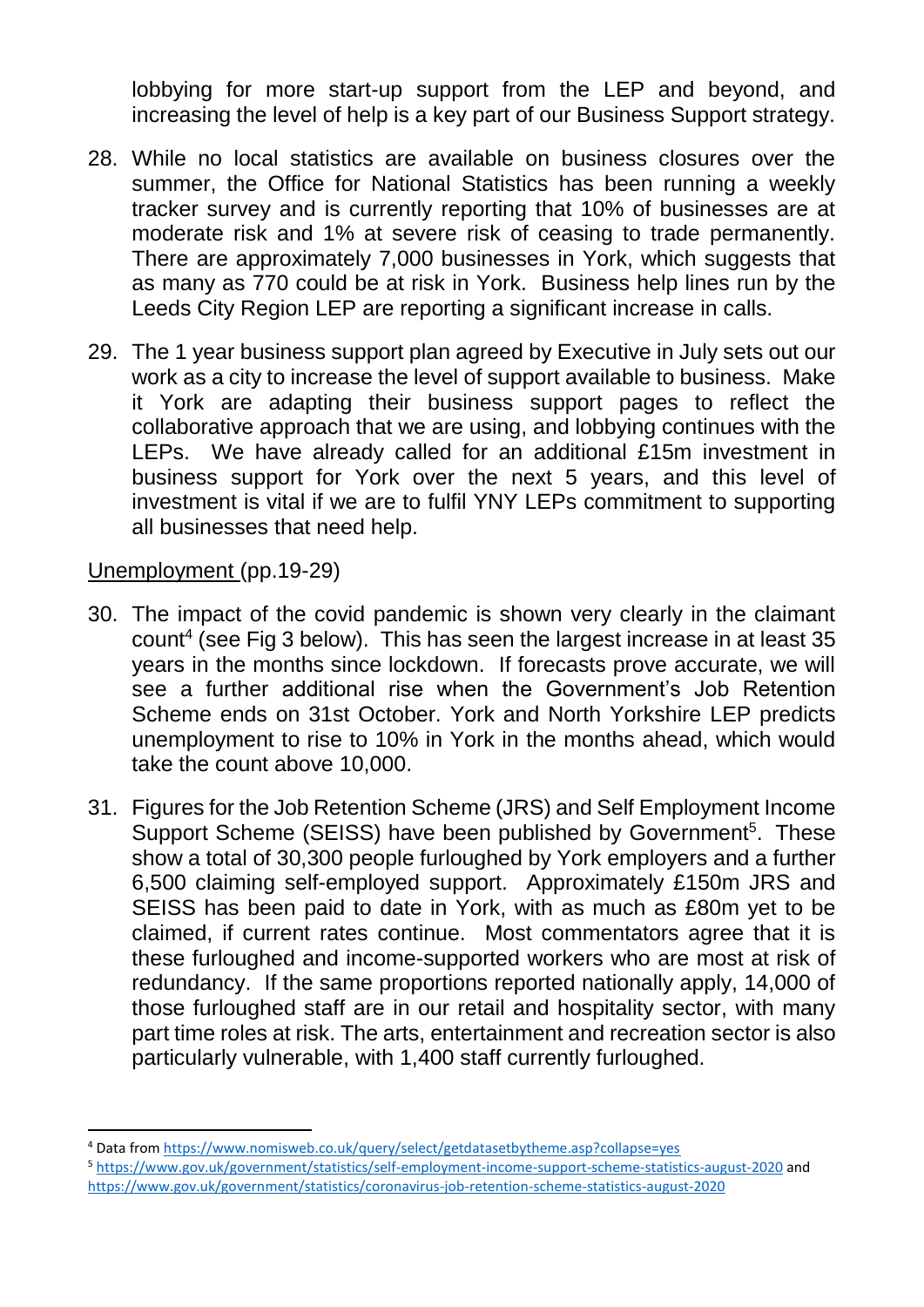32. Despite the relatively strong performance of York, the impact of covid lockdown on the retail and hospitality sectors is severe. While retail is returning to some level of trade, our hotel and restaurant businesses, dependent as they are on indoor spaces and social interaction, are finding the environment more difficult. "Eat out to help out" has made a big difference for the restaurant trade, but has now finished. We are working closely with the Hospitality Association, the Retail Forum, Indie York and York BID, and their needs are at the heart of many of the measures already introduced in the city centre.



*Figure 3: York claimant count*

33. Despite the sobering nature of these figures, York's economy has fared comparatively well over the summer. Notwithstanding the individual impacts of job losses on those households who have been affected, Centre for Cities have shown that York is the city with the smallest increase in claimants over the Covid period, and continues to have the lowest rate of benefit claimants of all the places that they monitor. We still have a vacancy rate below average, and we have also seen that the overall spend is holding up well. Clearly this is no time for complacency, but we should also recognise that the early measures discussed above have already helped many businesses to trade strongly over the summer, and that we have innate strength in our economy which will help York to be more resilient than most.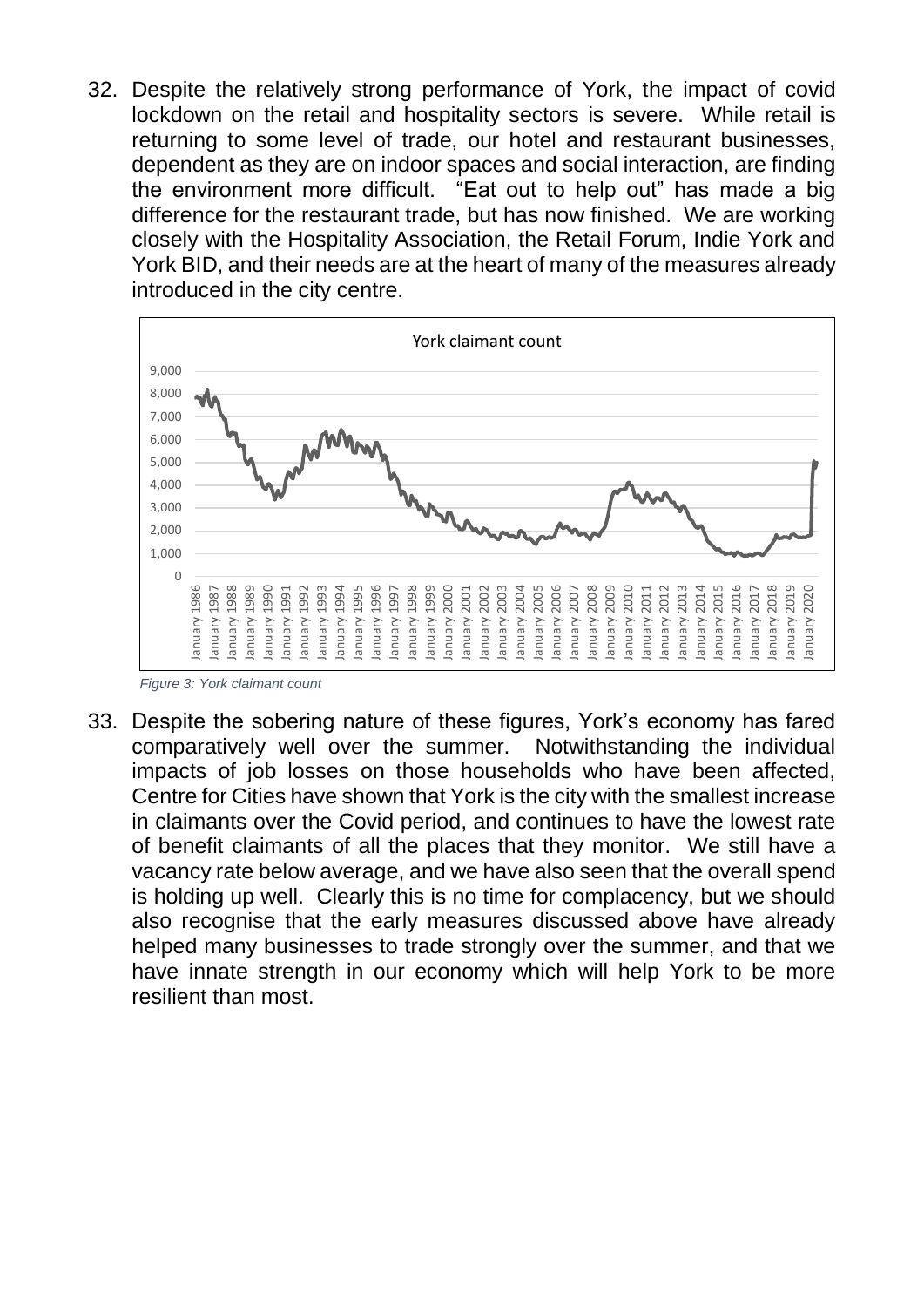

*Figure 4: Furloughing by sector - estimated from national figures*

- 34. We have described elsewhere the work that has begun to support people into new work, and the plans for our Adult Skills and Employment work are covered in a separate decision paper. We note that 70% of the jobs which are seen as most at risk are filled by women, and recognise the inclusive growth challenges that the scale of predicted job losses would bring. The impact on household incomes will mean that many families will find it increasingly hard to make ends meet.
- 35. The Council's role in responding to job losses will be one of coordination and facilitation, and we will work closely with Government Agencies to bring support to those in need. A joint response from the Council's Skills, Adult Education and Economic Development teams is focussing on providing access to that support at neighbourhood level. We are seeking to ensure that front line Council and partner staff are trained in giving information, advice and guidance, and that health and wellbeing support is adapted for those facing job loss and financial hardship.
- 36. Working with Make it York, we are seeking to develop an employment hub on their website and to work with the business community to support downsizing and growth, enabling York residents get new jobs as quickly as possible.
- 37. We have already outlined our £10m ask for Government to support retraining and career switching. This funding would support 5,000 people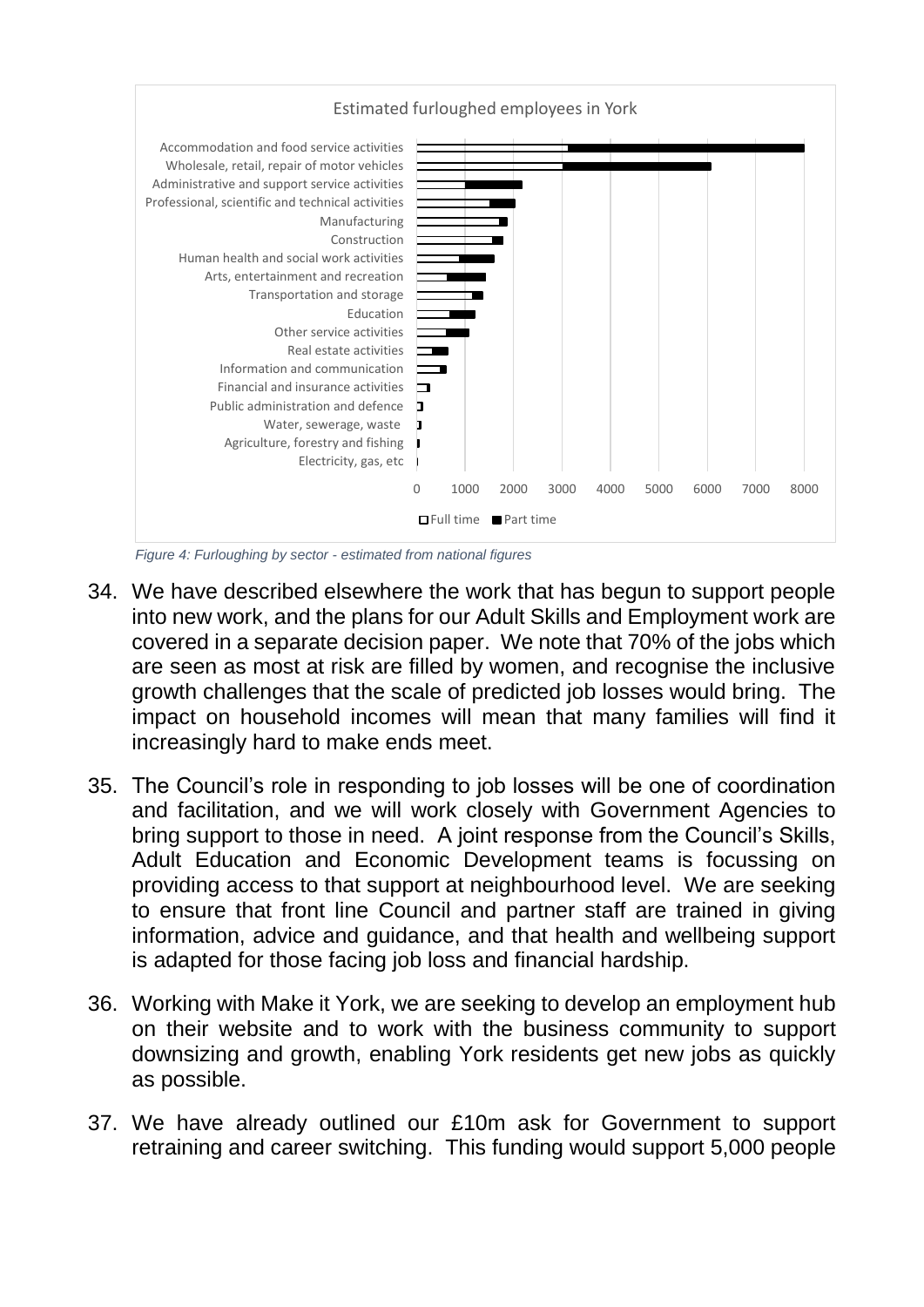to refresh and redevelop their skills, ready for employment in York's growth sectors – IT, creative sector, rail, bio-tech, and financial services.

Regional response

- 38. York and North Yorkshire LEP is building on local approaches to develop a sub-regional Economic Recovery Plan, which is being co-ordinated across local authorities and partners. This Recovery Plan is closely aligned with the Council's own One Year Recovery and Renewal Strategy and complements the Council's broader ambitions and longer-term direction for York. This work is one of a number of stands of sub-regional recovery activity, feeding into the overall Covid-19 recovery work which encompasses other impacts, particular to public health, co-ordinated through the Local Resilience Forum.
- 39. Through the Plan, the LEP seeks to address the challenges that Covid-19 presents (economic decline, increased unemployment, reduced footfall in town and city centres and significant new demands on Higher and Further Education) and accelerate progress with overcoming digital disadvantage and creating green jobs.
- 40. To grow the sub-region's economy and emerge from Covid-19 greener, fairer and strong, the LEP has established the following 10 pledges:



41. The LEP's Recovery Plan is focused on short term activity (activities taking place over the next 18 months), longer term recovery actions will be part of the Local Industrial Strategy Implementation Plan and it is crucial that LEP partners continue to be engaged in these discussions. Work on the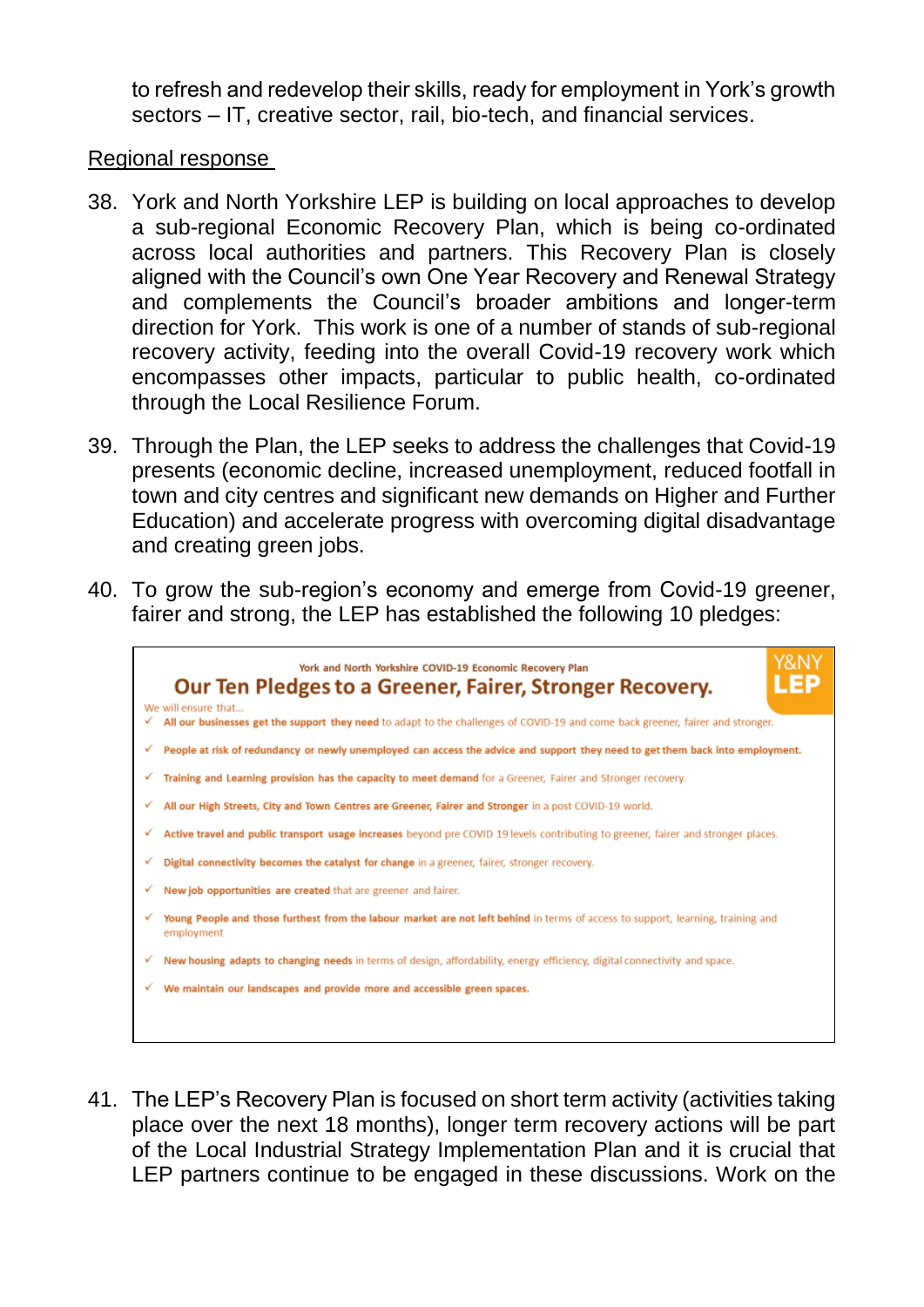LEP's Recovery Plan is set to be completed by the end of September 2020 with the Plan launching in October.

# **Update on work initiated at previous decision sessions**

### Economic Strategy

42. Engagement to support the development of a new Economic Strategy was due to commence in March 2020, but was put on hold at the start of the covid emergency. The enhanced partnership working described above has contributed to the development of an Economic Partnership, and we aim to have work on the strategy restarted shortly. This will be the subject of a future Decision session report.

### Inclusive Growth Fund

43. In the light of the covid pandemic, some allocations in the Inclusive Growth fund may no longer be deliverable or may be considered a lower priority in current circumstances. A paper will be brought to a future decision session covering any significant changes and seeking approval for any reallocated funds.

#### Tech Accelerator Project

- 44. In March 2020, an update was provided to the Executive Member for Economy and Strategic Planning on a joint initiative between York Science Park, the University of York and Whitecap Consulting to undertake a feasibility study into the establishment of a York-based technology accelerator. Such a facility would bring together emerging and growing technology businesses and aim to accelerate growth through an intensive programme of specialist advice and insight. Accelerators are a tried and tested approach to growth in the tech sector, and are taking place in many cities across the world that have both an appetite for such growth and an ecosystem of innovative businesses. The feasibility study would test whether the right conditions are in place for such an initiative in York.
- 45. It was resolved at the abovementioned decision session that a contribution of £8,000 is made by the Council towards the identified costs of the study. The feasibility study will seek to achieve the following objectives:
	- Validate the York Accelerator proposition and obtain insights and feedback as to the need for, and value of, such an accelerator for key employers in the city;
	- Conceptualise, shape and support the York Accelerator initiative;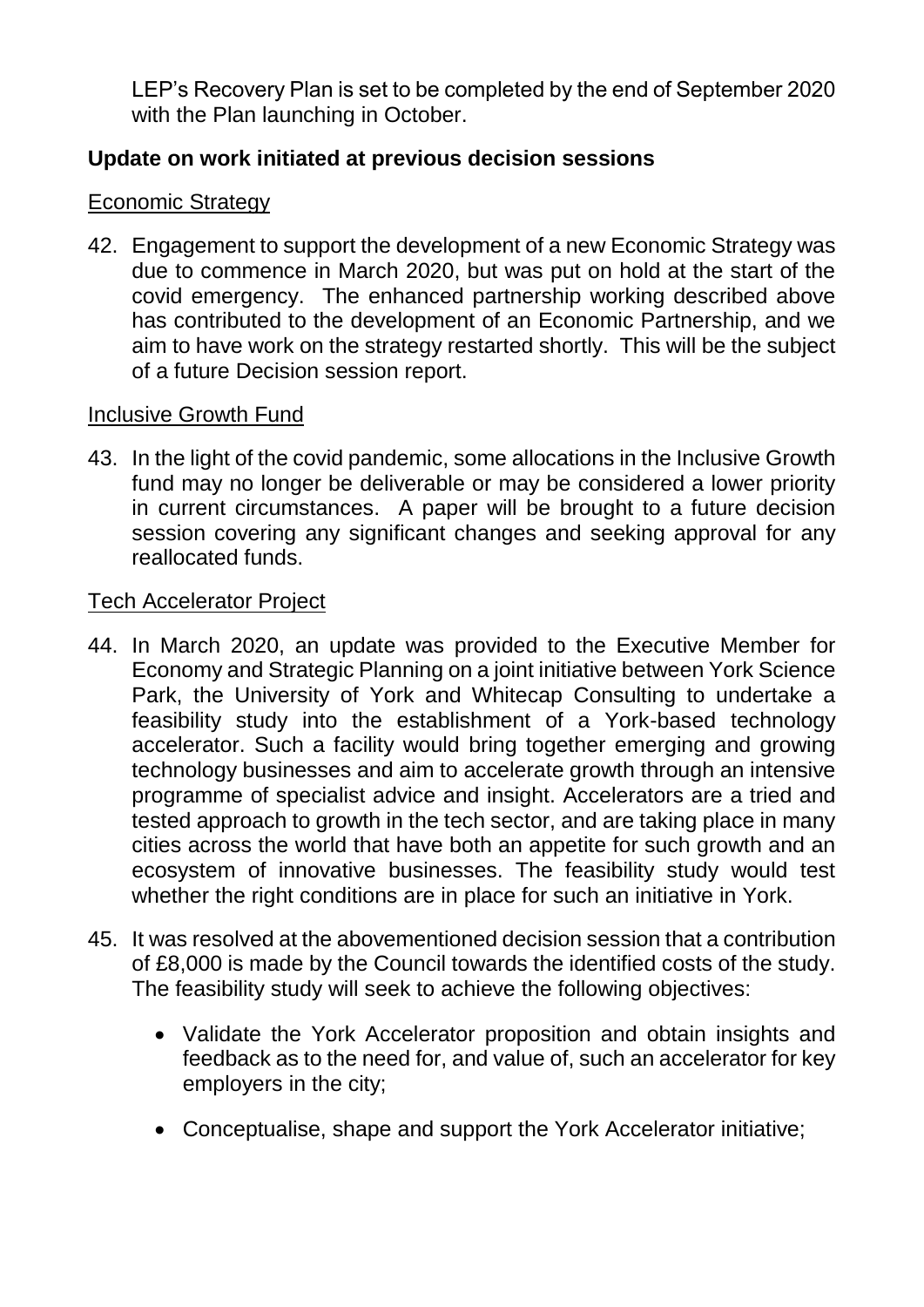- Develop requirements, proposition, key themes, relevant growth opportunities and areas of interest for the accelerator;
- Understand the key innovation and growth trends the York Accelerator could be aligned to both regionally and nationally;
- Articulate, qualify and quantify the joint capabilities of the ecosystem.
- 46. As part of the study, Whitecap Consulting have interviewed 50 stakeholders from 40 different York stakeholder organisations and contacted/researched around 20 successful accelerators and innovation hubs in the UK and internationally. The final report will be brought to a future decision session, with suggested next steps outlined.

#### Secondary shopping areas

- 47. As set out in previous Decision Sessions, there are two secondary shopping areas designated in the current City of York Local Plan. Both of these, Acomb and Haxby have Traders' Associations who work locally to increase footfall, promote their high street and boost their local economies, but to gain a deeper understanding of the role our high streets play in the community, more in depth knowledge is required.
- 48. As a part of a requirement to look at wider long-term impacts and economic growth in Acomb Front Street and the surrounding shopping area, the Executive Member agreed to engage consultants in February 2020 to undertake an extensive exercise in line with the Council's new 'My' engagement model.
- 49. Although work began as scheduled, this exercise was put on hold during lockdown, largely because the core of the work calls for extensive face to face consultation with businesses and residents. Recent discussions with the consultant have resulted in a slightly different approach to the consultation element of the project, and work will begin again in September.
- 50. A similar draft 'My' brief is now in development to procure consultants to undertake a parallel exercise in Haxby, with the full support of Ward Councillors. Specifically, this is to explore what type of improvements could be made as short term initiatives, plus a longer term strategic vision, incorporating inclusive and sustainable growth.
- 51. A request of £1 million to support York's secondary shopping areas has been made as part of the £64m York Place Ask for Devolution funding "make physical improvements to the public realm and streetscene, and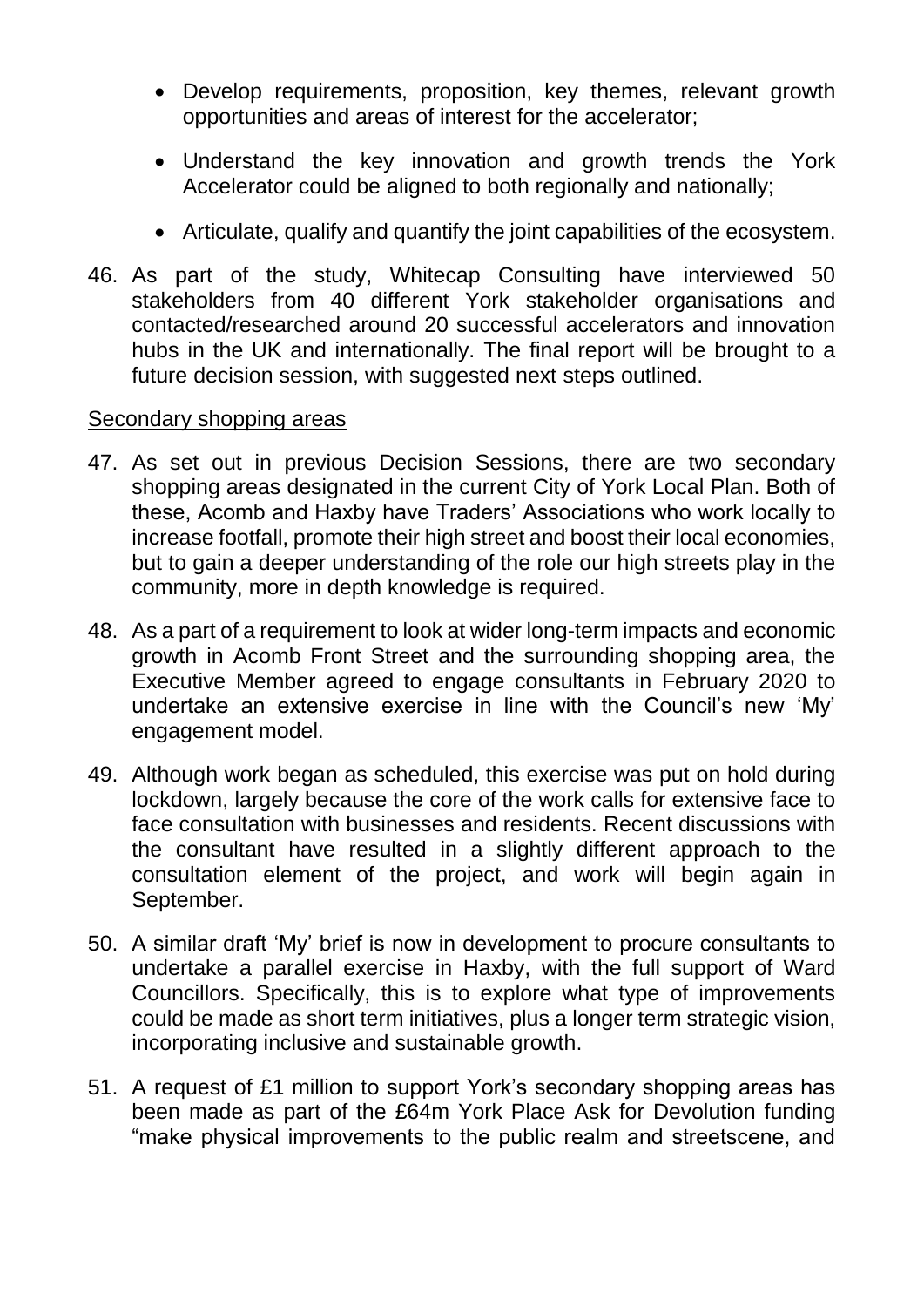better integrate transport links with a focus on sustainable travel." A decision on this funding request is pending.

52. Further rounds of Future Highstreets fund from Government also offer an excellent opportunity to secure additional funding for secondary shopping area initiatives, and will be monitored for any new releases.

### Measuring the performance of the city centre

- 53. The Executive Member's decision session in March 2020 included a paper on City Centre footfall cameras and place data, with a decision to investigate and the Executive Member took a decision to work with the BID to explore future options. The paper set out some of the challenges in keeping existing data flowing, with vacant shops in Coney Street and Stonegate both interrupting provision. These counters have now been removed from the contract with Springboard, with the Parliament Street and Micklegate now the two remaining data points.
- 54. The BID, with part funding from CYC, have commissioned a more sophisticated solution from Movement Strategies. This will provide indepth data, valuable in developing strategies and supporting our decision makers, and includes spending patterns, how people move around the high street, the origin of their journey and their dwell time. The new software will give us a better opportunity to understand how the City Centre is used, and by whom, and the data will become available over the coming months.

### **Regional Economic Development**

### LEP Review

- 55. The Government's review of LEPs across England (July 2018) outlined a series of reforms designed to LEPs to strengthen leadership and capability, improve accountability and manage risk, and provide clarity on geography. One of these reforms was the removal of overlapping boundaries – directly impacting City of York as a constituent member of Leeds City Region LEP (along with Craven, Selby District and Harrogate Borough).
- 56. In January 2020, the York, North Yorkshire and East Riding LEP Board approved a move to a York and North Yorkshire geography to align with devolution. East Riding of Yorkshire who are better aligned with the Humber geography have, therefore, resigned from this LEP with effect 31st March 2020.
- 57. The removal of overlapping boundaries in York and North Yorkshire has a direct impact for those local authorities impacted such as City of York, who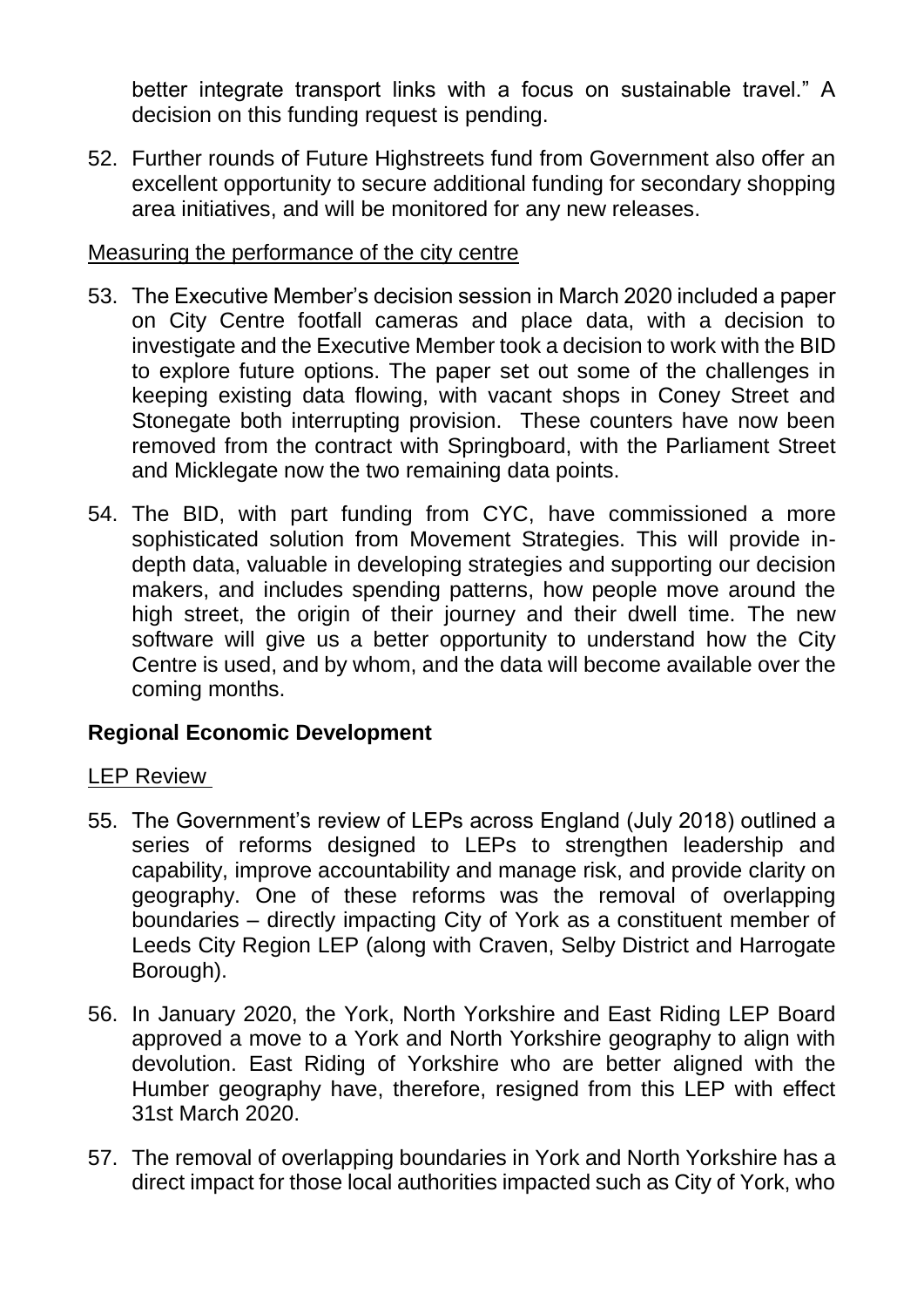have historically benefitted from the business support provided through Leeds City Region's Growth Hub and the LEP's inward investment activity. Discussions are continuing with both LEPs to ensure that robust transitional arrangements are in place so that York continues to benefit from high-quality business support provision and the pre-requisite inward investment support.

### **Devolution**

- 58. Local authorities within York and North Yorkshire are engaged in preliminary discussions with Government around a Devolution deal for the sub-region. Devolution is the transfer of power and funding from national Government to local Government and includes the potential creation of a directly elected Mayor. The Government's desire is for every area within England to be part of a devolution deal in an effort to unlock the economic potential of the nation's regions.
- 59. A paper on agreeing the 'asks' to submit to Government for consideration of a Devolution Deal for York and North Yorkshire was taken to the Council's Executive (23rd July, 2020), with Members approving the submission to Government, subject to the inclusion in the 'asks' of specific references to workforce skills in relation to adult social care and children's services, and to rail tech and associated employment in York.
- 60. Based on discussion to date, the York and North Yorkshire 'asks' seek £2.4bn investment in the region over the next 30 years. Under these proposals York would receive a proportion of this investment across a range of programmes, with specific funding for:
	- Infrastructure and Place: A £64m York Place Fund to lead regeneration and cultural activity projects across the city;
	- Innovation: £175m to develop an innovation ecosystem connecting academia, industry and policy makers around the bio-economy in York, with £15m for a bio-tech innovation accelerator and matchfunding incentives to stimulate activity;
	- Tourism Co-development of a tourism plan between York and North Yorkshire and Visit Britain with future joint investment;
	- Housing Unlocking and delivering a proportion of 20,000 homes, working with the MOD, and a share of a £96m Strategic Housing Investment Package including affordable homes on council sites and,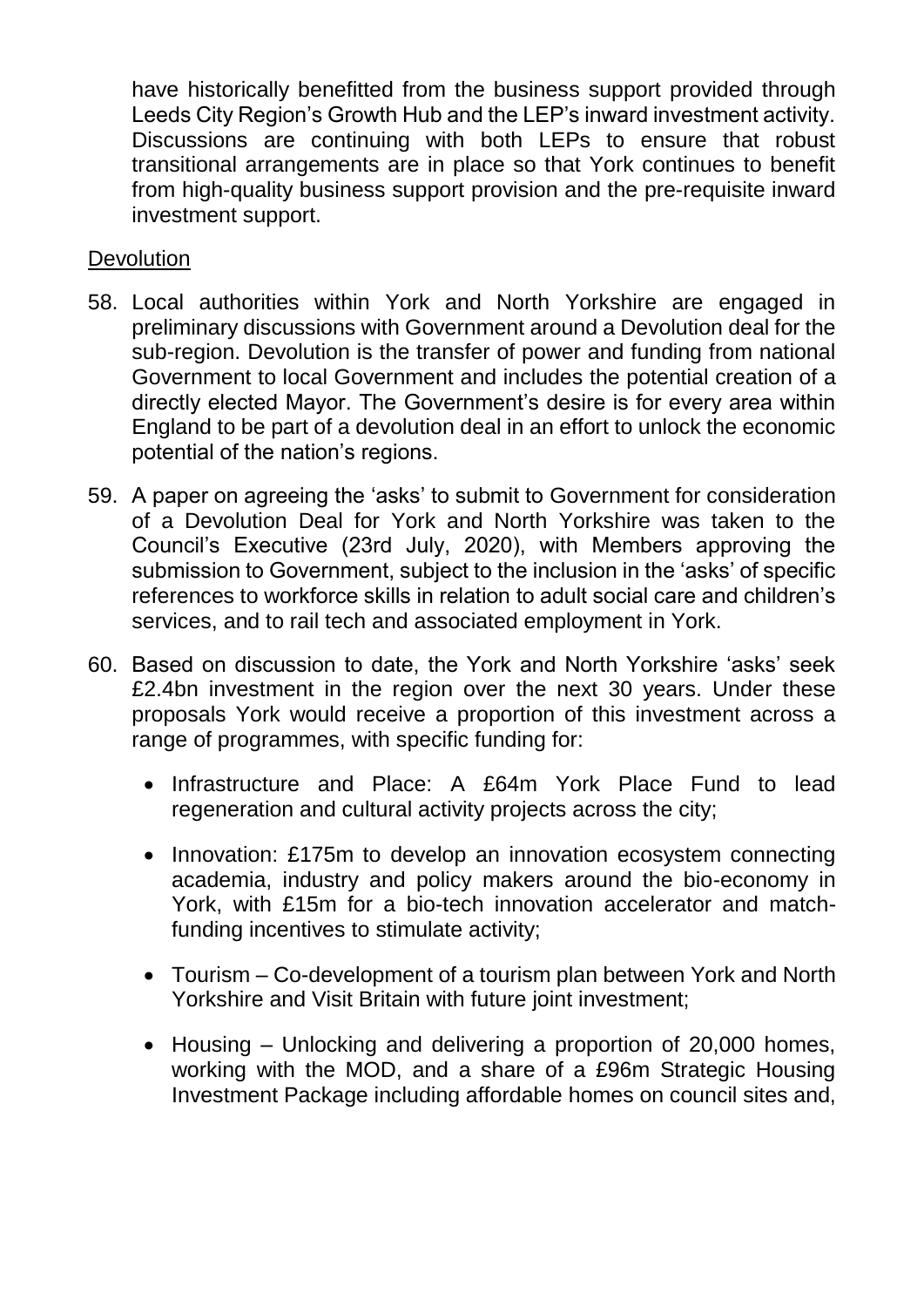- Skills and Adult Learning A £10m low carbon skills programme to upskill the existing workforce in low carbon industries together with a devolved Adult Education budget.
- 61. The next stage of the process, once all local authorities have agreed the asks, is for government to consider the proposals and respond with their formal offer of what a Devolution Deal would entail for the region. It is only when the Government responds detailing what their proposed deal would be, do local authorities then formally decided whether they wish to proceed with the creation of a Combined Authority with a Mayor, triggering the commencement of a statutory Governance Review and consideration of the appropriate governance structure for Devolution.

### Local Industrial Strategy

- 62. An update on the development of a Local Industrial Strategy (LIS) for York and North Yorkshire was last provided to the Executive Member for Economy and Strategic Planning in November 2019. It was resolved at that decision session that the Council formally feeds into the LIS development process for both Leeds City Region and York, North Yorkshire and East Riding LEP.
- 63. In response to the LIS for York and North Yorkshire, the Council's consultation response communicated our approval of the LEP's "Good Growth" approach to transforming productivity and the strong alignment of the LIS priorities to that of the Council Plan 2019-2023 which seeks to ensure that all residents in York enjoy the best quality of life. It also communicated our support for the LEP's place-based approach, with the strategy clearly articulating York's global brand appeal, innovation and knowledge strengths, growth potential (the York Central development) and digital infrastructure assets. The Council's formal LIS consultation responses can be found here.
- 64. The LIS for York and North Yorkshire presents an ambitious vision for the region, highlighting the opportunity to become a carbon negative region, not just a carbon neutral region:

*"Our vision is for York and North Yorkshire to become England's first carbon negative region. The Local Industrial Strategy contributes to this by transforming the way our economy works to deliver a carbon negative circular economy that increases productivity and provides higher paid jobs."*

65. In supporting this vision, the LIS is structured around four priorities, each underpinned by a series of actions and specific outputs: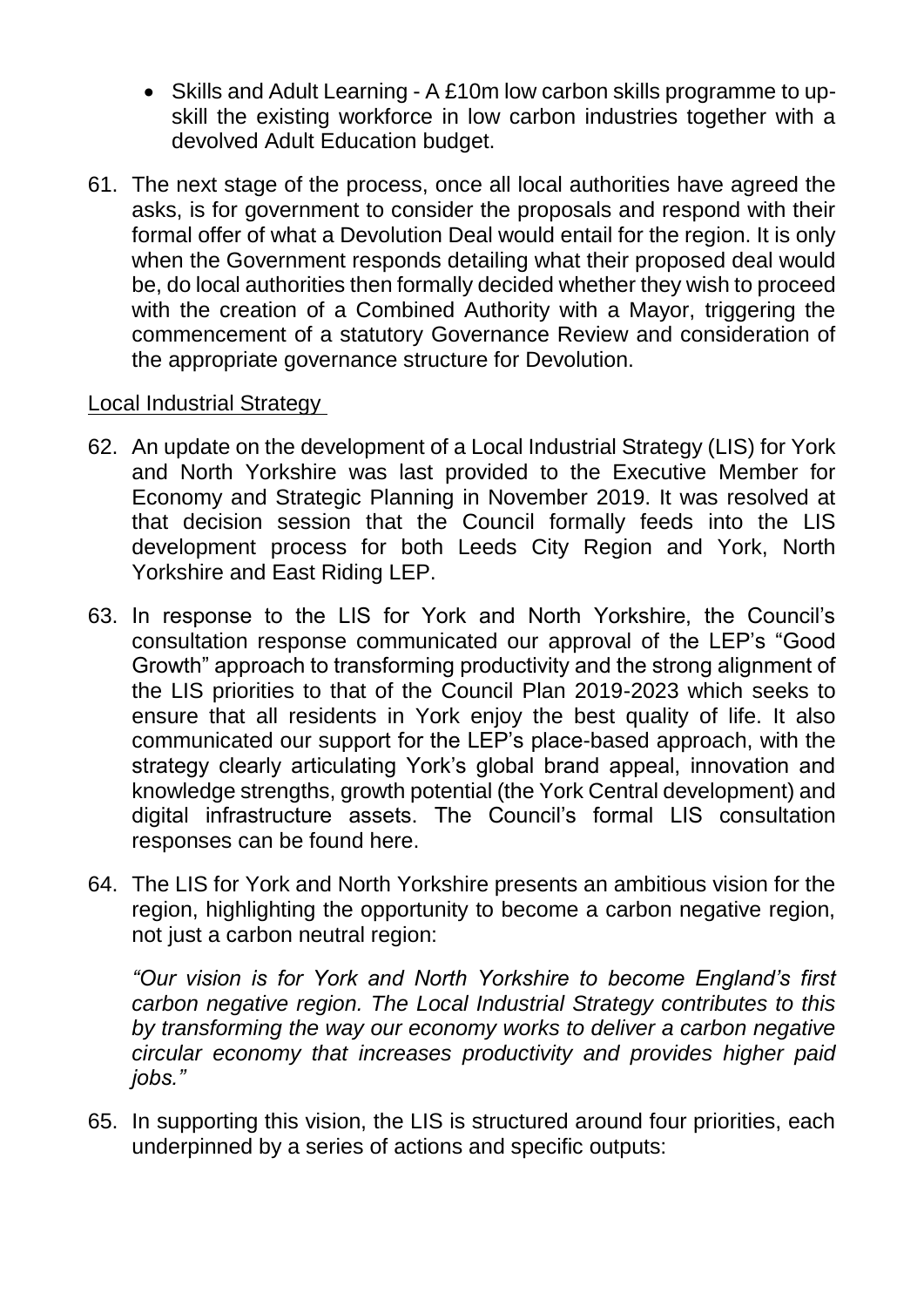Priority 1 – Connected and resilient places;

Priority 2 – People reaching their full potential;

Priority 3 – An economy powered by Good Businesses; and,

Priority 4 – World leading land management.

66. The LEP Board approved the LIS submission to Government for the end of March 2020 (the final document can be found [here\)](https://www.businessinspiredgrowth.com/wp-content/uploads/2020/06/LIS-YNY-BOARD-SIGN-OFF-13032020.pdf), although Covid-19 has delayed discussions taking place with Government. Work will begin shortly on the creation of an implementation plan for the LIS, supporting the sub-region's longer-term economic recovery from the pandemic. It is important that local authorities in York and North Yorkshire are involved in this process, and officers will continue to work with the LEP to ensure such plans deliver the step change in productivity that the LIS seeks to achieve.

## Low Carbon and Circular Economy

- 67. Y&NY LEP adopted its Local Energy Strategy in February 2019, and it November 2019 became the first LEP to develop and start implementing a Circular Economy Strategy. Through this work, the LEP has developed a network of over 200 partners and wider stakeholders to support the implementation of these strategies and have developed a pipeline of low carbon energy projects and collaborative circular economy initiatives.
- 68. The LEP's current focus is to develop a long-term roadmap to become carbon neutral by 2034 and carbon negative by 2040, as well as funding for the rollout of short-to-medium term low carbon energy interventions to begin delivering on the LEP's ambition. The LEP's Carbon Abatement Pathways study sets out pathways to carbon neutral and beyond across an integrated model of the five most carbon-intensive sectors – buildings, transport, industry, power, and land use, land use change, forestry and agricultural. These pathways will be used to then identify key milestones, decision points, policies and interventions that can drive the transition towards these outcomes, including timeframes of actions and roles of stakeholders in their delivery. Officers and Members from City of York Council have participated in the LEP's policy co-design process through the completion of sector-specific surveys and participation at online workshops (July - August 2020).
- 69. A draft report will be completed by the LEP in November, and input will be sought from partners on developing individual projects to take the recommendations and put them into an action-orientated roadmap. A final report will be completed early 2021, alongside a Roadmap Towards Carbon Negative for York and North Yorkshire.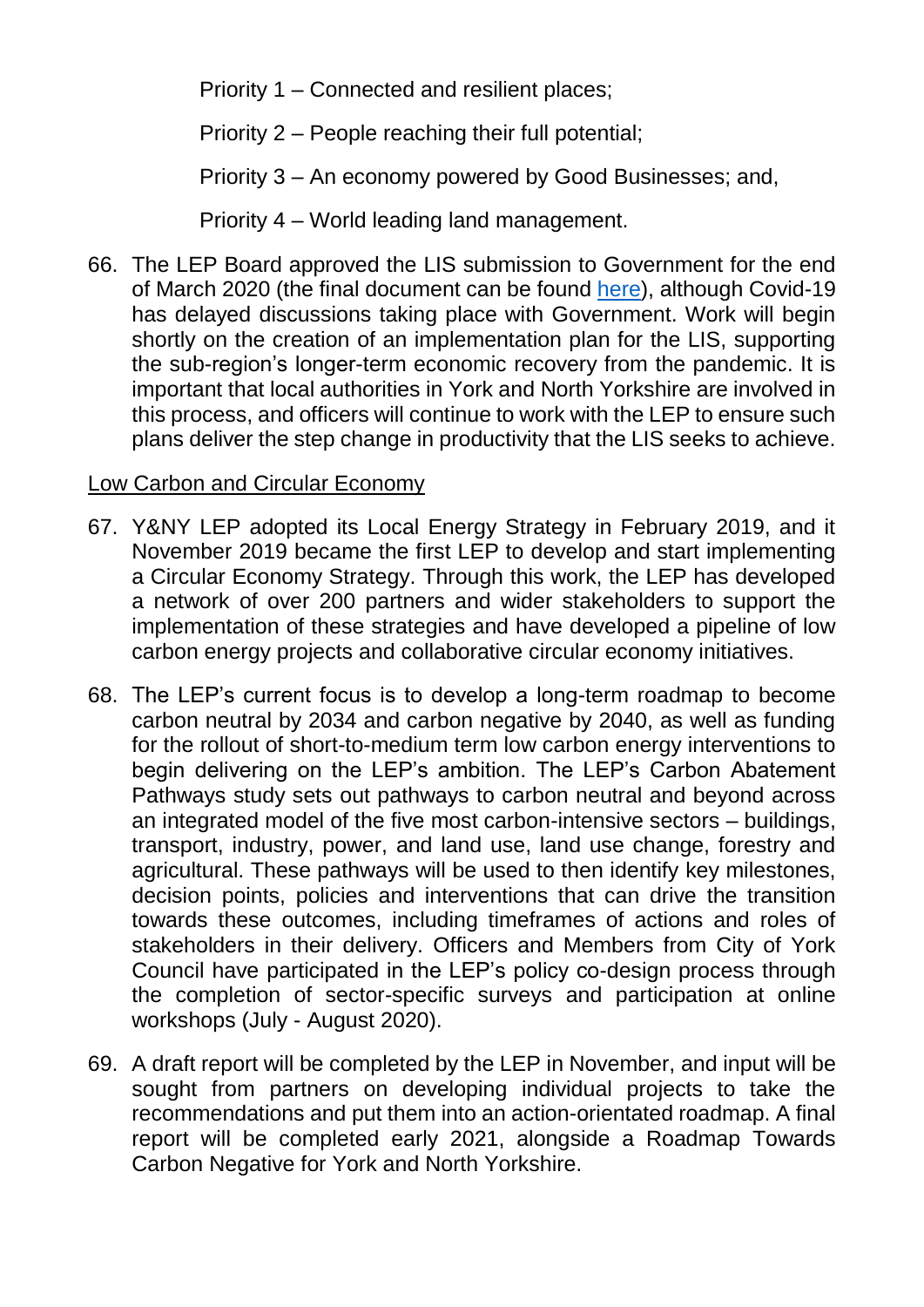### Funding and projects

- 70. Feasibility Studies In December 2019, the LEP announced the availability of a fund to undertake feasibility studies for new projects in the LEP area, alongside the intention to establish a pipeline of further capital projects and schemes in readiness for future funding opportunities. Following a competitive bidding process, City of York Council has been awarded £65,000 of LEP funding to complete feasibility studies for two projects:
	- Riverside Walkway establishing the deliverability of a riverside walkway scheme along the north-east bank of the River Ouse within York city centre and a bridge to North Street Gardens, supporting the renewal of Coney St and the support for long term economic prosperity of city centre, exploring mixed use, exploiting riverside and responding to early feedback from My City Centre and Castle Gateway;
	- York Central Environmental Uplift exploring the feasibility of going beyond the existing commitment to BREEAM excellent in commercial space at York Central to BREEAM outstanding (the highest level achievable). The feasibility study will explore technical solutions to achieving this standard, including cost implications and scalability of solutions.
- 71. Covid-19 has accelerated the changes that high streets, towns and city centres were facing in terms of changing shopping habits and behaviours, whilst also giving rise to growing societal support for a green recovery. Both feasibility studies are in tune with this new reality and are important for the city's economic recovery from the pandemic.

# **Consultation**

72. Consultation on the economy and our covid response has been through weekly intelligence calls with key partners, the civic partnership structures, 12 sector roundtables and regular meetings of the Executive Economic Recovery Group.

# **Council Plan**

- 73. Our work addresses the following outcomes from the Council Plan:
	- Good health and wellbeing;
	- Well-paid and an inclusive economy;
	- A better start for children and young people;
	- A greener and cleaner city; and,
	- Safe communities and culture for all.